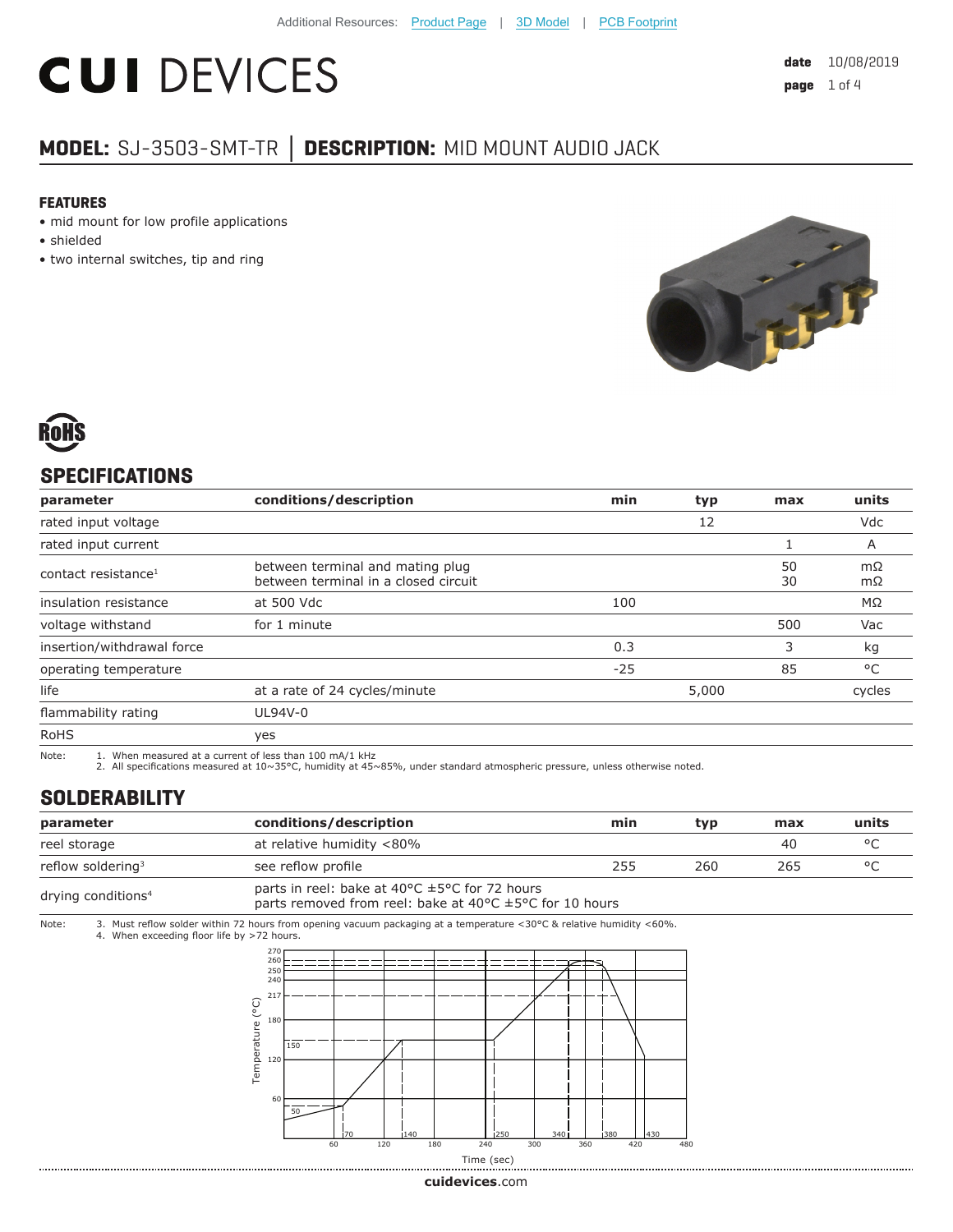#### **MECHANICAL DRAWING**



1 | sleeve 2  $\vert$  tip 3 ring 4 | tip switch 5 | ring switch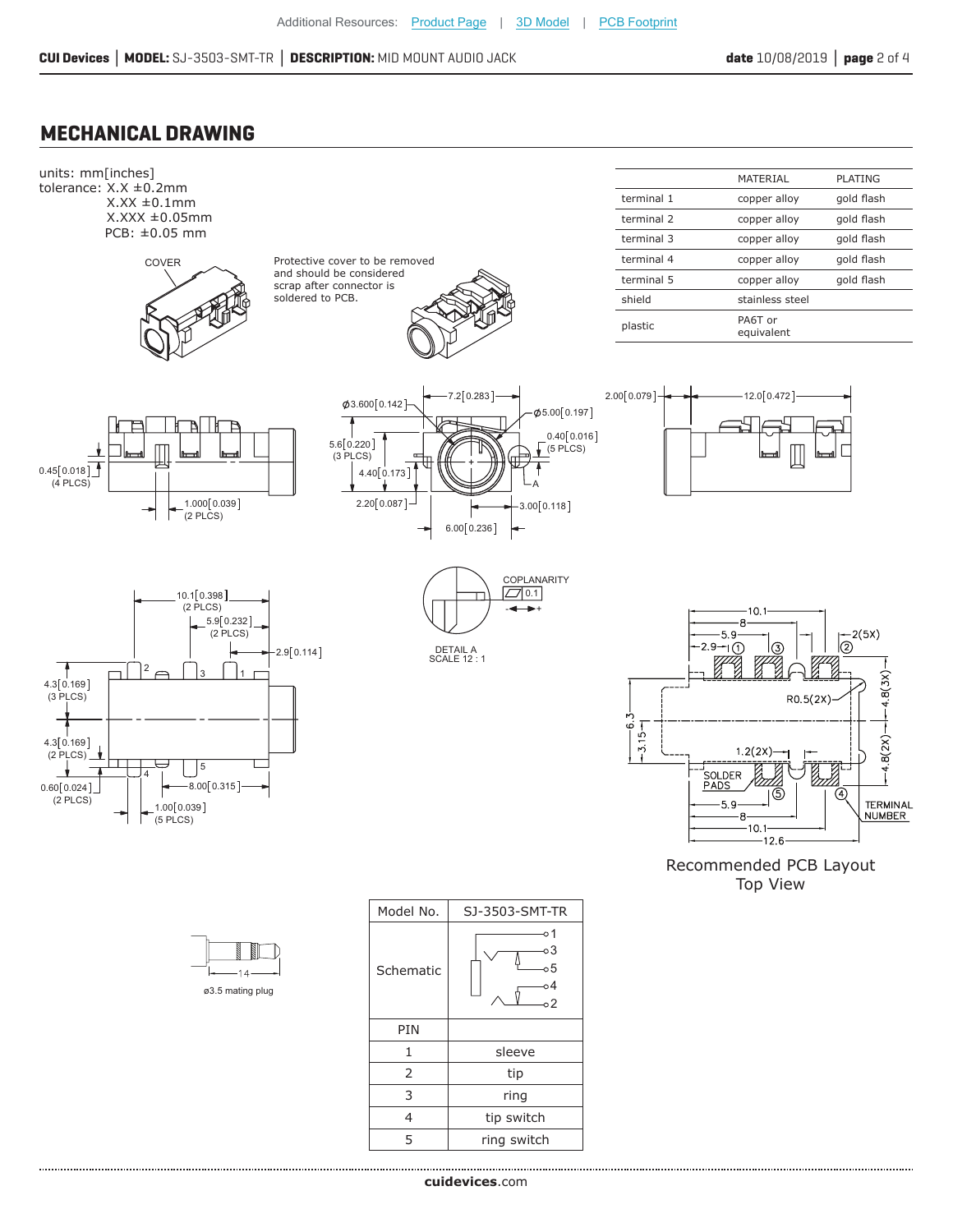#### **PACKAGING**

units: mm

Reel Size: Ø381 mm Reel QTY: 850 pcs per reel